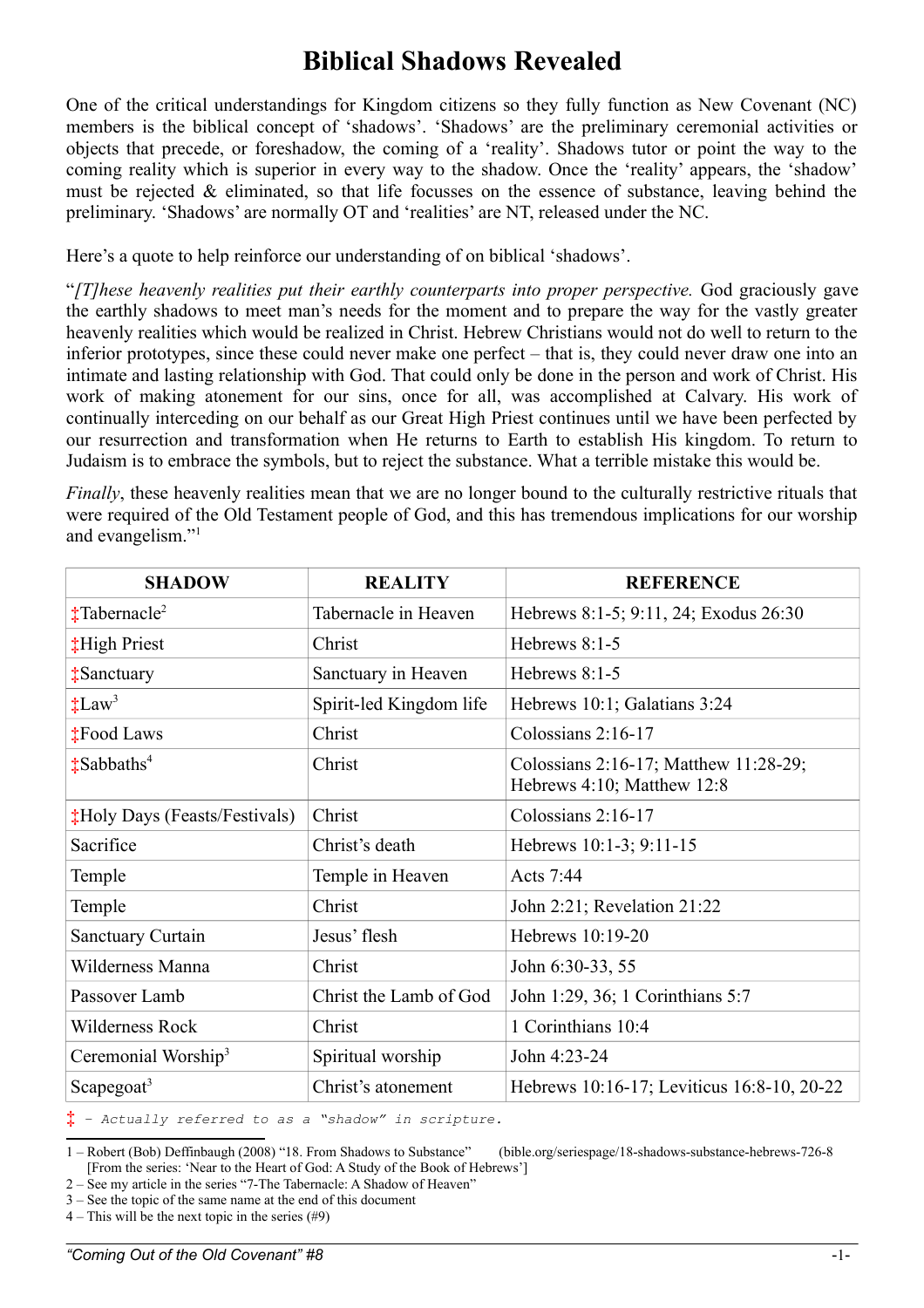**Hebrews 8:1-5** (NKJV) – *Now this is the main point of the things we are saying: We have such a High Priest, who is seated at the right hand of the throne of the Majesty in the heavens, a Minister of the sanctuary and of the true tabernacle which the Lord erected, and not man. For every high priest is appointed to offer both gifts and sacrifices. Therefore it is necessary that this One also have something to offer. For if He were on earth, He would not be a priest, since there are priests who offer the gifts according to the law; who serve the copy and shadow of the heavenly things, as Moses was divinely instructed when he was about to make the tabernacle. For He said, "See that you make all things according to the pattern shown you on the mountain."*

**Hebrews 10:1** (AMP) – *For since the Law has merely a rude outline (foreshadowing) of the good things to come—instead of fully expressing those things—it can never by offering the same sacrifices continually year after year make perfect those who approach [its altars].*

**Colossians 2:16-17** (AMP) – *Therefore let no one sit in judgment on you in matters of food and drink, or with regard to a feast day or a New Moon or a Sabbath. Such [things] are only the shadow of things that are to come, and they have only a symbolic value. But the reality (the substance, the solid fact of what is foreshadowed, the body of it) belongs to Christ.*

### **The Law**

The Law (nomos,*νόμος*) in the NT – especially in the book of Hebrews – refers to the whole OT Law, not just the ceremonial law. Vine states:

"Circumcision belongs to the ceremonial part of the "Law", but, while the Mosaic Law is actually divisible into the ceremonial and the moral, no such distinction is made or even assumed in Scripture. The statement maintains the freedom of the believer from the "law" of Moses in its totality as a means of justification."<sup>[5](#page-1-0)</sup>

The OT Law was a shadow of the Spirit-led life in the Kingdom. For example, true circumcision which God requires is about the heart, not the body.

**Romans 2:29a** (AMP) – *But he is a Jew who is one inwardly, and [true] circumcision is of the heart, a spiritual and not a literal [matter].*

The Law does not apply to Kingdom sons. This is why:

- **Jesus** did not adhere perfectly to the Law, but he still performed his duties as a Jew. He broke the Sabbath many times<sup>[6](#page-1-1)</sup>; he allowed his disciples to break the Sabbath<sup>[7](#page-1-2)</sup>; he broke the racial laws<sup>[8](#page-1-3)</sup>; and he desecrated the solemnity of the temple with his actions<sup>[9](#page-1-4)</sup>.
- **Paul** was able to operate in complete liberty, declaring that he could do anything he liked, but he chose what was good for him.[10](#page-1-5) However, he continued with many traditions of the Law because he was a <u>Jew</u>.<sup>[11](#page-1-6)</sup>
- $\bullet$  The **Jews** in the early church gave up animal sacrifice for the forgiveness of  $\sin^{12}$  $\sin^{12}$  $\sin^{12}$ , but followed Jewish Law and traditions because they were Jews by nationality.[13](#page-1-8)

<span id="page-1-0"></span><sup>5 – &#</sup>x27;Law': Vine's Expository Dictionary (www.menfak.no/bibelprog/vines?word=%AFt0001612)

<span id="page-1-1"></span><sup>6 –</sup> John 9:16; Mark 3:1-5

<span id="page-1-2"></span><sup>7 –</sup> Matthew 12:1-8

<span id="page-1-3"></span><sup>8 –</sup> John 4:7-9

<span id="page-1-4"></span><sup>9 –</sup> Matthew 21:12

<span id="page-1-5"></span> $10 - 1$  Corinthians 6:12

<span id="page-1-6"></span><sup>11 –</sup> Acts 18:18, 21; 20:16 12 – Ephesians 1:7; Colossians 1:14

<span id="page-1-8"></span><span id="page-1-7"></span><sup>13 –</sup> Acts 21:24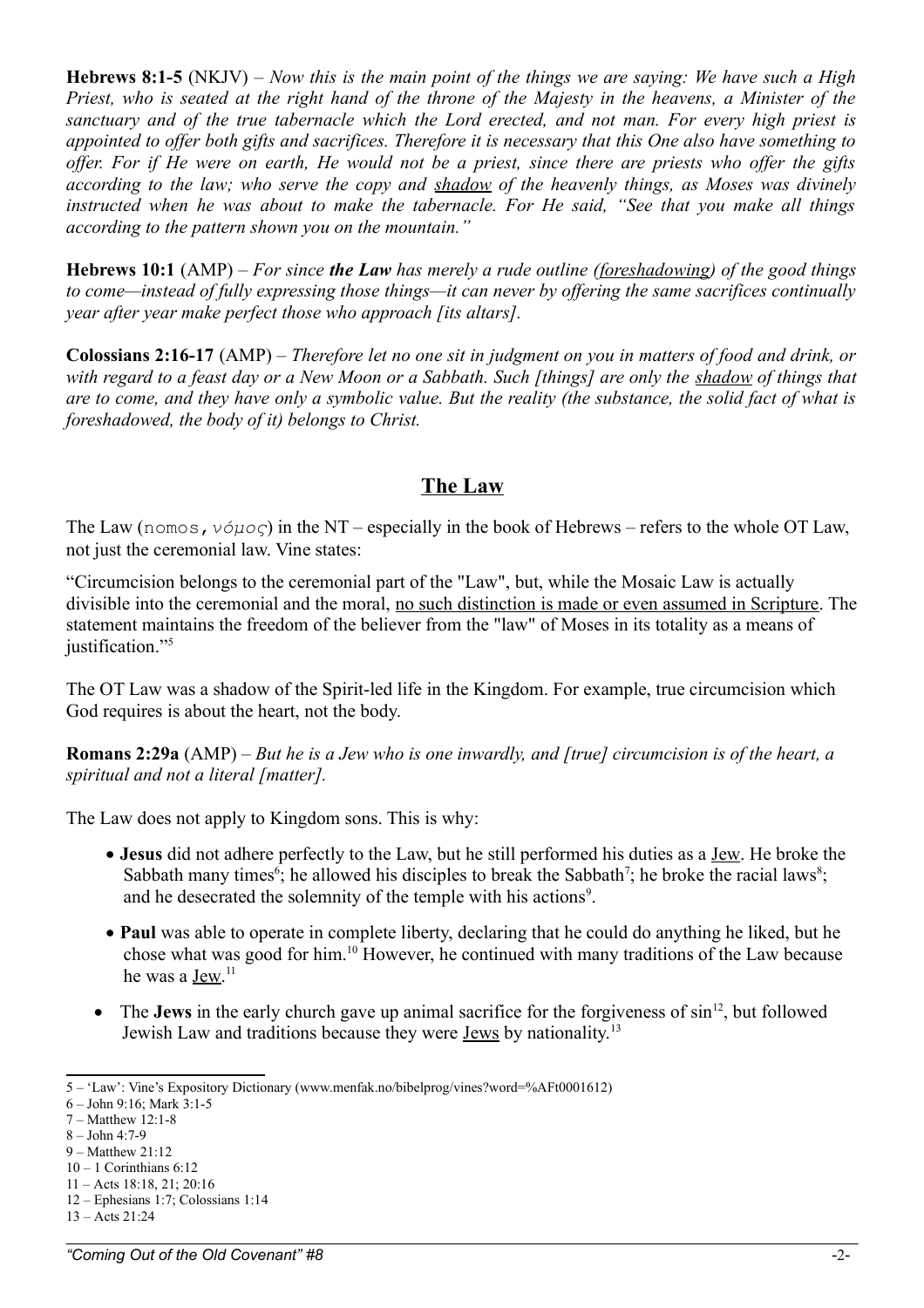- The Jewish church elders (**Apostles**) in Jerusalem freed the gentile believers from the whole Law.<sup>[14](#page-2-0)</sup> They only advised them of some safe spiritual practices to keep them from straying back into heathenism.[15](#page-2-1) They counselled them to keep themselves from:
	- things offered to idols,
	- sacrificial blood,
	- eating strangled animals, &
	- sexual immorality.

So, what part of the Law do we keep as Kingdom sons? None. For example: tithing is not a NT teaching. This only became an advocated requirement as a biblical foundation from about the 4<sup>th</sup> Century AD.<sup>[16](#page-2-2)</sup>

Our responsibility is to do what pleases our King by following the Spirit, and doing what builds us up into spiritual maturity. We are also to carefully maintain our salvation by not returning to a life of wanton sin. This is the liberty<sup>[17](#page-2-3)</sup> we have in Christ, who has freed us, and so we don't go back into bondage to sin or to religion and legalism.[18](#page-2-4)

## **Worship**

"Now let me draw out some implications of this for the life of worship. The High Priesthood of Jesus – the coming of the reality instead of the shadow – fulfills and brings to an end the physical center of Old Testament worship, the tabernacle and the temple. It fulfills and brings to an end the official priesthood. It fulfills and brings to an end the sacrificial offerings. It fulfills and brings to an end the dietary laws. It fulfills and brings to an end the priestly vestments. It fulfills and brings to an end the seasonal acts of atonement and reconciliation.

What this means, in essence, is that the entire worship life of the Old Testament has been radically refocused onto Jesus himself and has become a radically *spiritual* thing, as opposed to an *external* thing. The external is still important, but now the spiritual is so radically pervasive that virtually all of external life, not just church life, is the expression of worship. "Present your bodies as living sacrifices which is your reasonable service of worship"[19](#page-2-5) That's all the time and everywhere. "Whether, then, you eat or drink or whatever you do, do all to the glory of  $God^{\prime\prime\prime0}$  – all the time, everywhere. The money that the Philippians sent to Paul he says in 4:18 was 'a fragrant aroma, an acceptable sacrifice, well-pleasing to God'.

In the New Testament, all the focus is on the reality of the glory of Christ, not the shadow and copy of religious objects and forms. It is stunning how indifferent the New Testament is to such things: there is no authorization in the New Testament for worship buildings, or worship dress, or worship times, or worship music, or worship liturgy or worship size or thirty-five-minute sermons, or Advent poems or choirs or instruments or candles. In fact, the act of getting together as Christians in the New Testament to sing or pray or hear the word of God is never even called worship. I wonder if we do not distort the Biblical meaning of "worship" by using the word almost entirely for an event for which the New Testament *never* uses the word.

But all of this makes us very free and, perhaps, very frightened. Free to find place and time and dress and size and music and elements and objects that help us orient radically toward the supremacy of God in Christ. And frightened, perhaps, because almost every worship tradition we have is culturally shaped rather than Biblically commanded. The command is a radical connection of love and trust and obedience to Jesus Christ in all of life."[21](#page-2-7)

- <span id="page-2-4"></span>18 – Galatians 5:1, 13
- <span id="page-2-5"></span>19 – Romans 12:1

<span id="page-2-0"></span><sup>14 –</sup> Acts 15:10, 28; 21:25

<span id="page-2-1"></span><sup>15 –</sup> Acts 15:29; 21:25

<span id="page-2-2"></span><sup>16 –</sup> Frank Viola "Tithing and Clergy Salaries" (truthforfree.com/html/article\_Tithing-and-Clergy-Salaries.html)

<span id="page-2-3"></span><sup>17 – 1</sup> Corinthians 8:9; 10:29; 2 Corinthians 3:17 (Galatians 2:4)

<span id="page-2-6"></span><sup>20 – 1</sup> Corinthians 10:31

<span id="page-2-7"></span><sup>21 –</sup> John Piper (1996) "Our High Priest is The Son of God Perfect Forever"

 <sup>(</sup>www.desiringgod.org/messages/our-high-priest-is-the-son-of-god-perfect-forever)